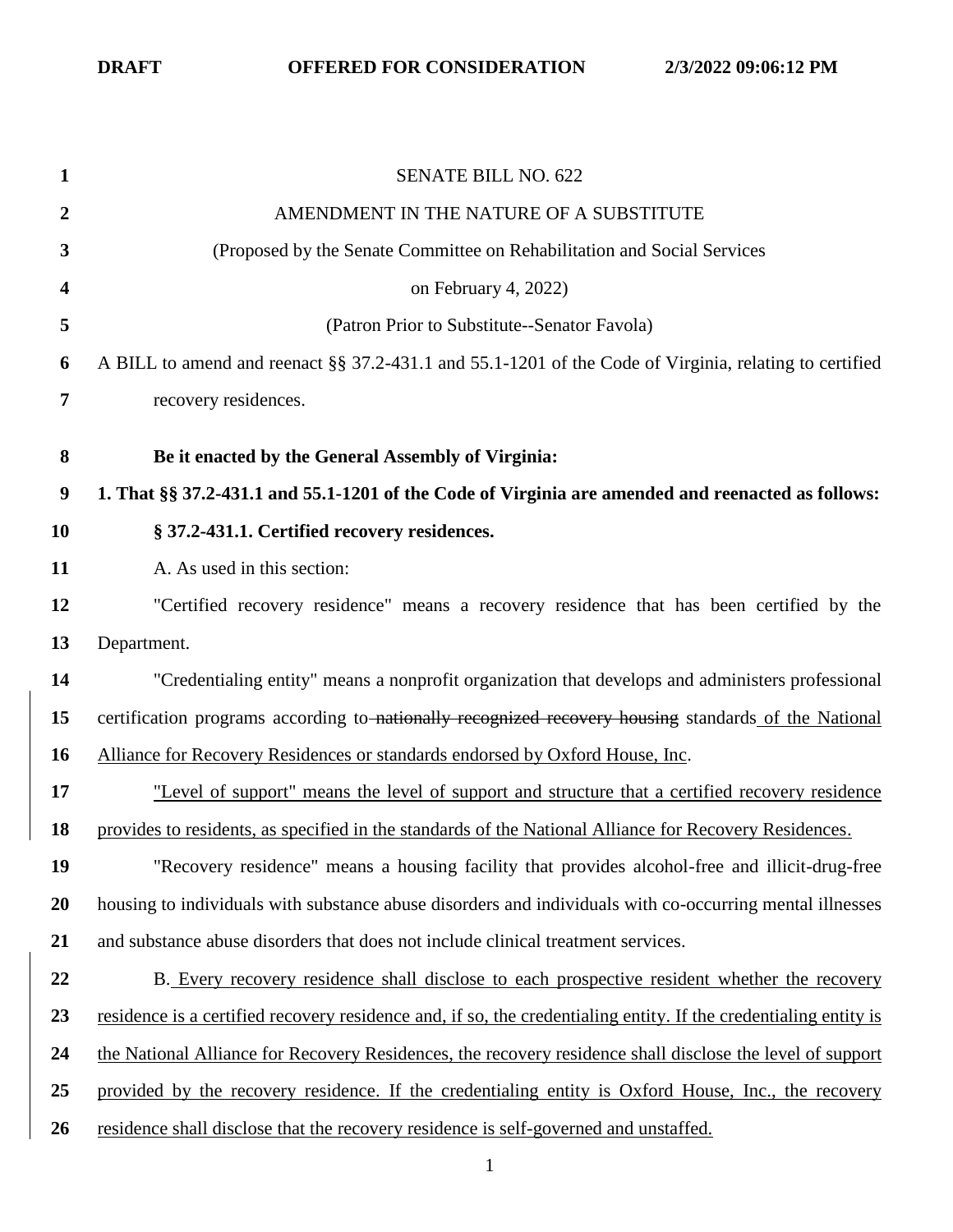C. No person shall advertise, represent, or otherwise imply to the public that a recovery residence or other housing facility is a certified recovery residence unless such recovery residence or other housing facility has been certified by the Department in accordance with regulations adopted by the Board. Such regulations may require accreditation by or membership in a credentialing agency as a condition of certification.

 C. D. The Department shall maintain a list of certified recovery residences on its website and shall provide (i) for each certified recovery residence included on such list, the credentialing entity; (ii) for certified recovery residences for which the National Alliance of Recovery Residences is the credentialing entity, the level of support provided by the recovery residence; and (iii) for certified recovery residences for which Oxford House, Inc., is the credentialing entity, a disclosure that the recovery residence is self-governed and unstaffed.

 **D.** E. The Department may institute civil proceedings in the name of the Commonwealth to enjoin any person from violating the provisions of this section and to recover a civil penalty of at least \$200 but no more than \$1,000 for each violation. Such proceedings shall be brought in the general district or circuit court for the county or city in which the violation occurred or where the defendant resides. Civil penalties assessed under this section shall be paid into the Behavioral Health and Developmental Services Trust Fund established in § 37.2-318.

## **§ 55.1-1201. Applicability of chapter; local authority.**

 A. This chapter shall apply to all jurisdictions in the Commonwealth and may not be waived or otherwise modified, in whole or in part, by the governing body of any locality or its boards or commissions or other instrumentalities or by the courts of the Commonwealth. Occupancy in a public housing unit or other housing unit that is a dwelling unit is subject to this chapter; however, if the provisions of this chapter are inconsistent with the regulations of the U.S. Department of Housing and Urban Development, such regulations shall control.

 B. The provisions of this chapter shall apply to occupancy in all single-family and multifamily dwelling units and multifamily dwelling units located in the Commonwealth.

C. The following tenancies and occupancies are not residential tenancies under this chapter: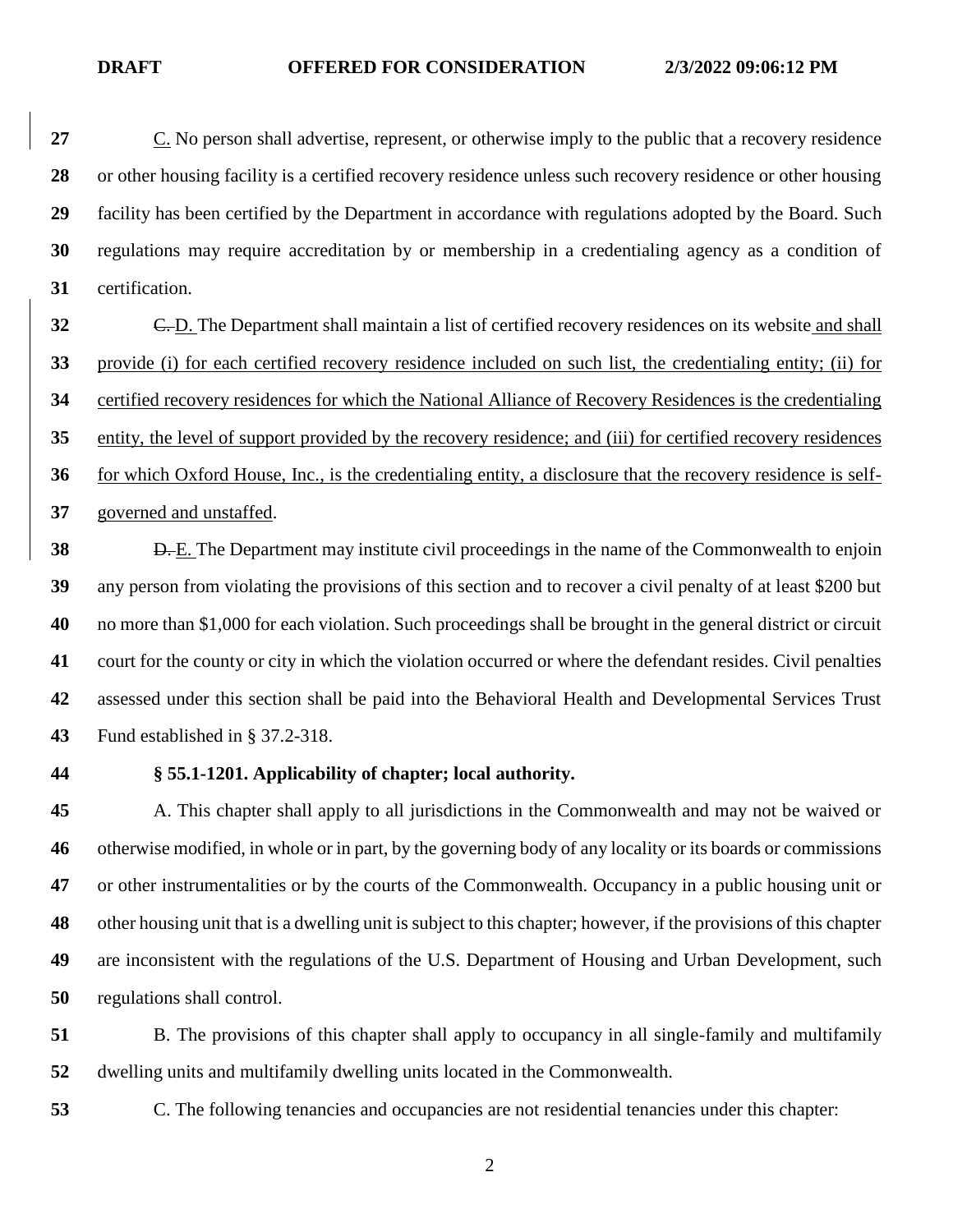1. Residence at a public or private institution, if incidental to detention or the provision of medical, geriatric, educational, counseling, religious, or similar services; 2. Occupancy by a member of a fraternal or social organization in the portion of a structure operated for the benefit of the organization; 3. Occupancy by an owner of a condominium unit or a holder of a proprietary lease in a cooperative; 4. Occupancy in a campground as defined in § 35.1-1; 5. Occupancy by a tenant who pays no rent pursuant to a rental agreement; 6. Occupancy by an employee of a landlord whose right to occupancy in a multifamily dwelling unit is conditioned upon employment in and about the premises or a former employee whose occupancy continues less than 60 days; or 7. Occupancy under a contract of sale of a dwelling unit or the property of which it is a part, if the occupant is the purchaser or a person who succeeds to his interest; or 8. Occupancy in a certified recovery residence as defined in § 37.2-431.1. D. The following provisions apply to occupancy in a hotel, motel, extended stay facility, etc.: 1. A guest who is an occupant of a hotel, motel, extended stay facility, vacation residential facility, including those governed by the Virginia Real Estate Time-Share Act (§ 55.1-2200 et seq.), boardinghouse, or similar transient lodging shall not be construed to be a tenant living in a dwelling unit if such person does not reside in such lodging as his primary residence. Such guest shall be exempt from this chapter, and the innkeeper or property owner, or his agent, shall have the right to use self-help eviction under Virginia law, without the necessity of the filing of an unlawful detainer action in a court of competent jurisdiction and the execution of a writ of eviction issued pursuant to such action, which would otherwise be required under this chapter. 2. A hotel, motel, extended stay facility, vacation residential facility, including those governed by the Virginia Real Estate Time-Share Act (§ 55.1-2200 et seq.), boardinghouse, or similar transient lodging shall be exempt from the provisions of this chapter if overnight sleeping accommodations are furnished to a person for consideration if such person does not reside in such lodging as his primary residence.